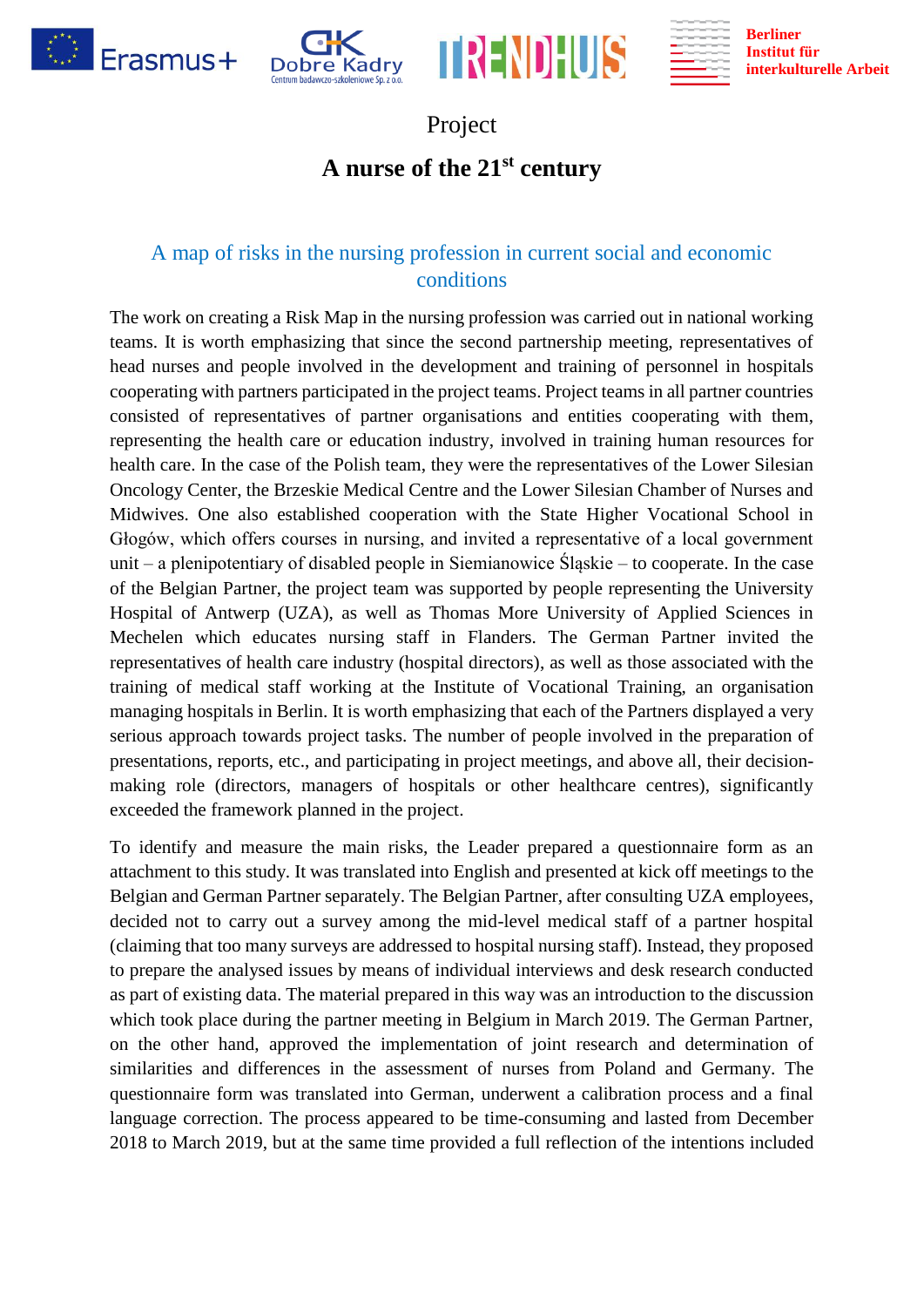in the Polish questionnaire form. Ultimately, the German Partner conducted quantitative research in German hospitals in the period of May-June 2019.

Ultimate implementation of the task by individual Partners:

- ⎯ The Leader quantitative research carried out among nursing staff employed in Lower Silesian and Silesian hospitals – **a sample of 632 people**, implementation period of October 2018 – March 2019, support from the Lower Silesian Chamber of Nurses and Midwives, presentation of preliminary research results (sample  $N = 281$  limited to studies conducted in autumn 2018) during a partner visit to Belgium in March 2019.
- ⎯ The Belgian Partner development of a desk research report on the needs and risks in the nursing profession, which was presented during a meeting in Belgium.
- The German Partner quantitative research carried out among nursing staff employed in German hospitals – Neubrandenburg and the surrounding area / City Clinic **– a sample of 115 people**.

The results of quantitative research in Poland and Germany were next analysed by the Leader. One focused on a comparative analysis looking for similarities and differences in opinions given by Polish and German nurses.

Summarising the developed method of project results implementation, one should highly appreciate it due to the multi-faceted approach to the topic. On the one hand, research on a group of nurses conducted by the Leader and German Partner gave the opportunity to directly include representatives of the main target group and thus obtain answers to the questions posed in the project. On the other hand, desk research conducted by the Belgian partner allowed for taking a look at the problem of risks in the nursing profession from a broader perspective, including key issues such as healthcare expenditure or activities undertaken in the context of demographic and social processes observed in Europe, including, in particular, the ageing of the population. The analyses prepared by the project Teams are separate documents. Below one presented only some of the more important results of comparative research based on the primary research carried out in Poland and Germany.

Research samples in Poland and Germany, used in the survey based on metric features such as gender, age, seniority and nature of work (decision-making, non-decision-making), are presented in figure 1 and 2. However, it is worth pointing out that they differed significantly in both analysed groups. In the Polish sample the vast majority was represented by women (94%), while in the German one over  $1/4$  of the respondents were men (26%). This fact probably results from greater feminisation of this profession in Poland compared to the situation in Germany. Differences were also observed in relation to the character of the position held - in the Polish group there were fewer people performing managerial functions – 16% compared to 21% in the German group. The biggest differences, most likely influencing possible discrepancies in answers to survey questions, were observed in the area of respondents' age and seniority. The Polish sample included people mainly from older age groups – as many as 63% of the respondents were over 45 years old, including 21% of those aged 56 and more. For comparison, in the German sample only 24% of respondents were 45 years old, and only 3% aged 55 and more.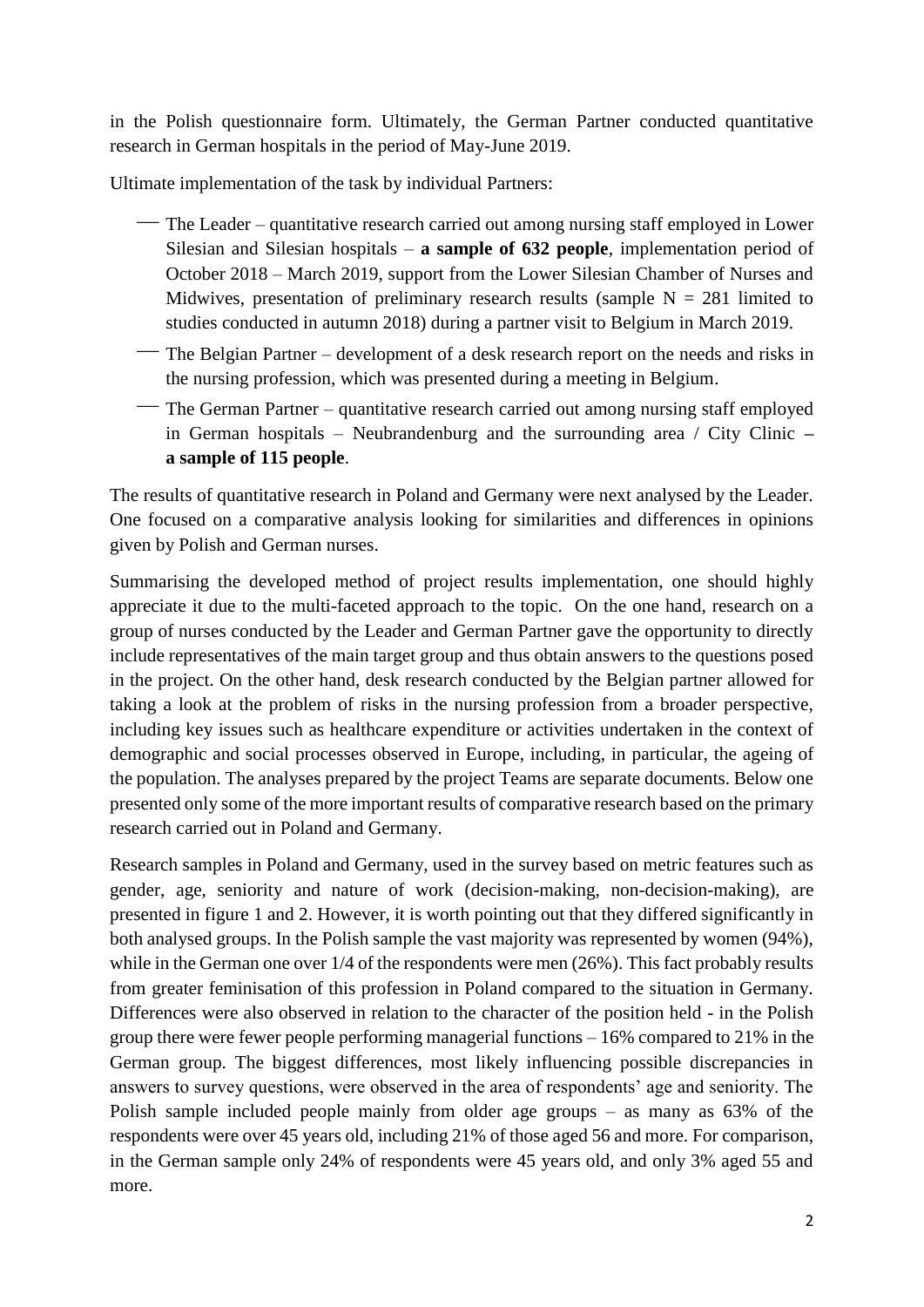Significant differences in the age of respondents from both groups also influenced the differences in their seniority. In the Polish sample, 53% of respondents were people with over 25 years of work experience, while in the German sample such respondents constituted only 10%. This was also the sample where most respondents had 5-15 years of work experience (42%).



Figure 1. Metrics data for the Polish sample,  $N = 632$ . Source: own work.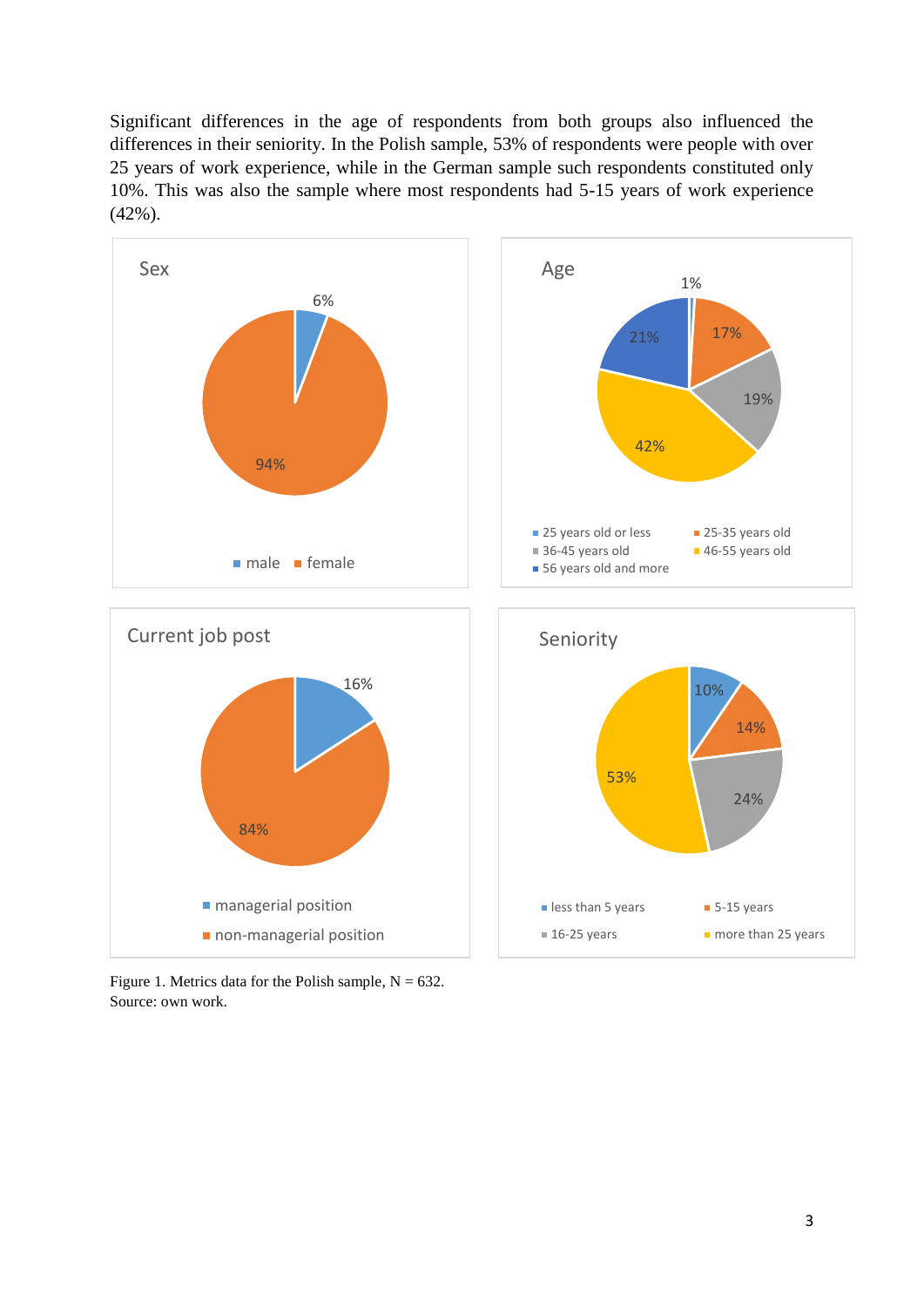

Figure 2. Metrics data for the German sample,  $N = 115$ . Source: own work.

As part of the survey, the respondents were asked three questions related directly to risks in the nursing profession, desirable skills, as well as lacking skills in nursing profession training. The questions were as follows:

- 1. What do you think are the biggest risks in the nursing profession in the coming years?
- 2. What do you think are the most desirable skills in the nursing profession?
- 3. What do you think are the lacking skills in nursing profession training?

While answering each of those questions, the respondents were asked to mark three most important issues within the cafeteria. They could also enter their own suggestions using "other" option. Figures 3, 4 and 5 show differences in the frequency of responses to individual cafeteria variants obtained in the Polish and German sample.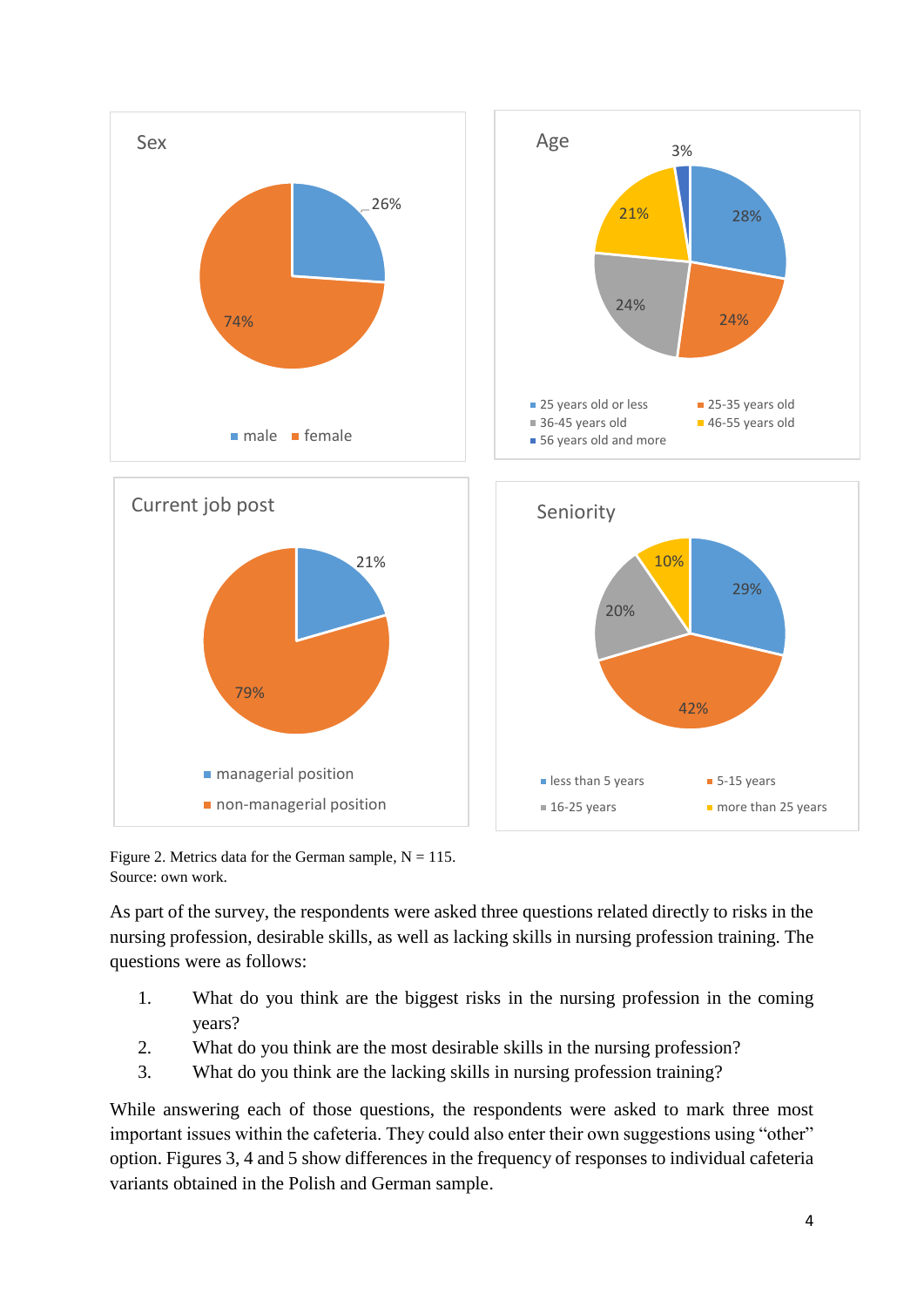

Figure 3. Frequency of answers to the question: *What do you think are the greatest risks in the nursing profession in the coming years?* Source: own work.

The respondents from both countries perceive the main risks in the nursing profession in a slightly different way (figure 3). According to the Polish respondents, the most serious risk in the coming years is the "ageing" of nursing staff and the lack of "young" nursing school graduates - as many as 73% of respondents indicated this factor. Another factor is work overload (50%), and the third one - low social status of the nursing profession in Poland (44%). In the German group, the most frequently mentioned risk was work overload (63%), ageing of the nursing staff and the lack of young nursing school graduates (50%). The third place took quitting the profession due to poor working conditions (38%). One should also pay attention to significant differences in two factors often indicated by the German respondents and relatively rarely reported by the Polish ones. It is about social pressure and high requirements connected with this profession (35% of indications among the German respondents and only 10% among the Polish ones) and staff fluctuation (23% in the German group and only 3% in the Polish one). Despite the differences in the responses in both groups, two factors seem to be crucial for the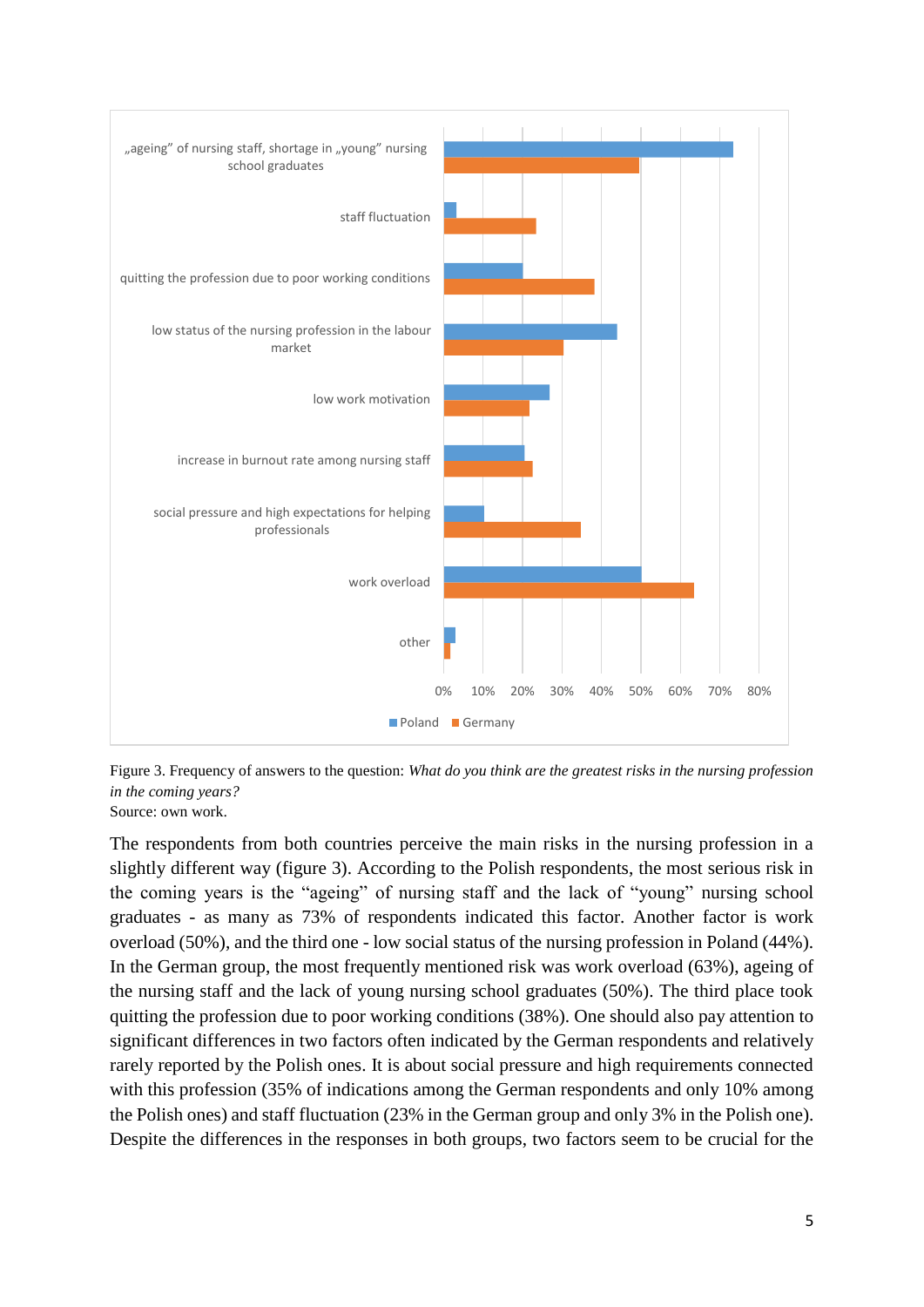future of this profession - the ageing of the nursing staff due to the lack of young nursing school graduates and work overload.



Figure 4. Frequency of answers to the question: *What do you think are the most desirable skills in the nursing profession?*

Source: own work.

Differences were also observed in the answers to the question about the most desirable skills in the profession (figure 4). The Polish respondents indicated most often psychological resilience (61%), teamwork skills (44%) and high professional qualifications (40%). The German ones indicated most often high professional qualifications (55%), communication skills (45%) and psychological resilience (44%). The biggest differences in the perception of the importance of a given type of competence were observed in the leadership skills – 21% of indications in the German group compared to only 5% in the Polish one.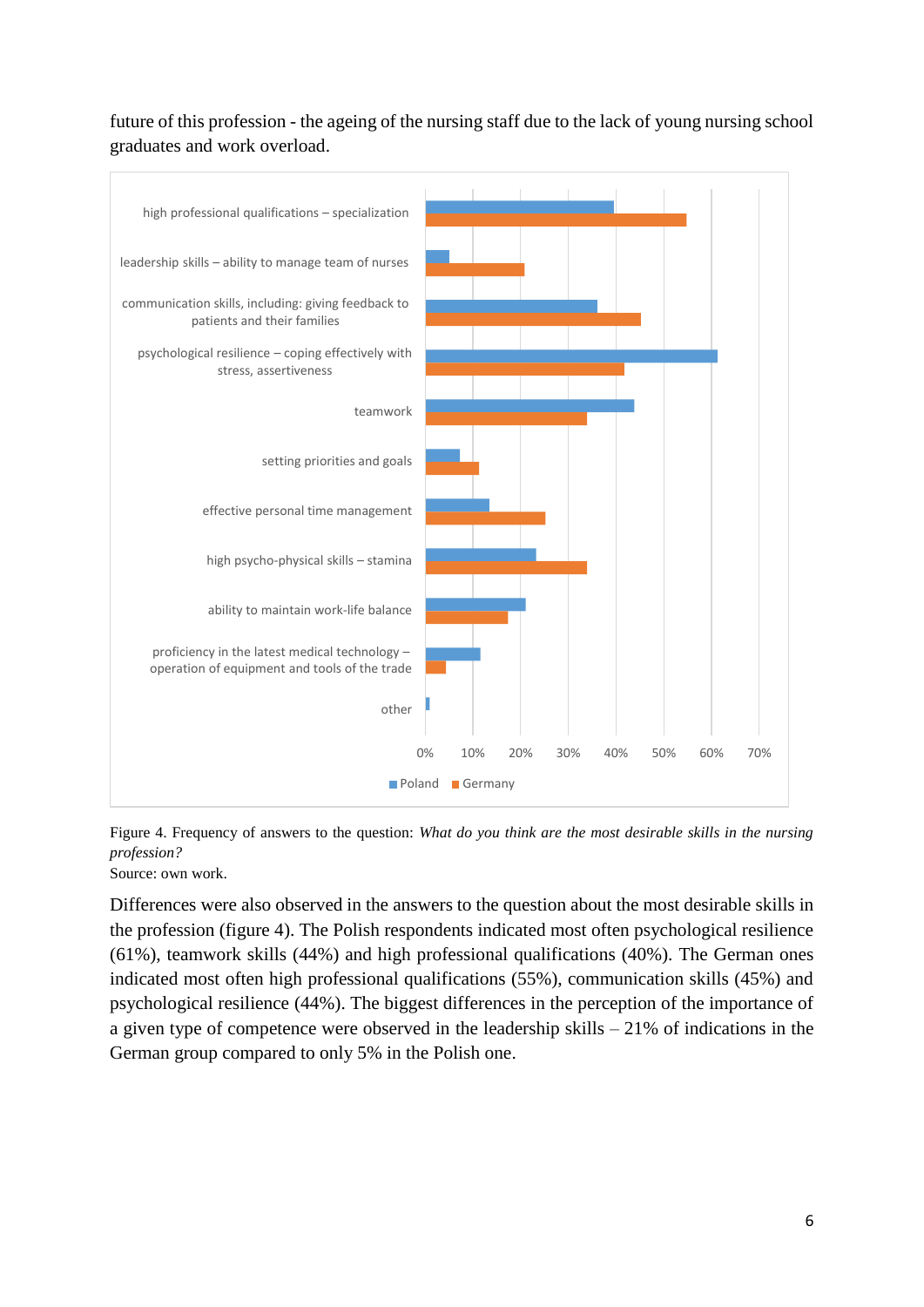

Figure 5. Frequency of answers to the question: *What do you think are the lacking skills in nursing profession training?*

Source: own work.

In the question about lacking skills in nursing profession training (figure 6) one used the same cafeteria as for the question about the most desirable skills in this profession. It was done on purpose in order to better describe the existing situation in the area of needs in formal and nonformal training. It is worth emphasising that when determining the lacking skills, one has not observed such significant differences in both groups as in the previous questions. Respondents from both countries agreed that the most lacking skills are psychological resilience, assertiveness and effective coping with stress - this option was indicated by 54% of respondents from the Polish group and by 52% from the German one. This answer was chosen most frequently in both groups, especially when compared to other possible options. The next two skills indicated by the Polish respondents were communication (35%) and teamwork (33%). In the German group, on the other hand, two other skills were believed to need action in the educational area – work-life balance and high professional qualifications (36% and 31% respectively).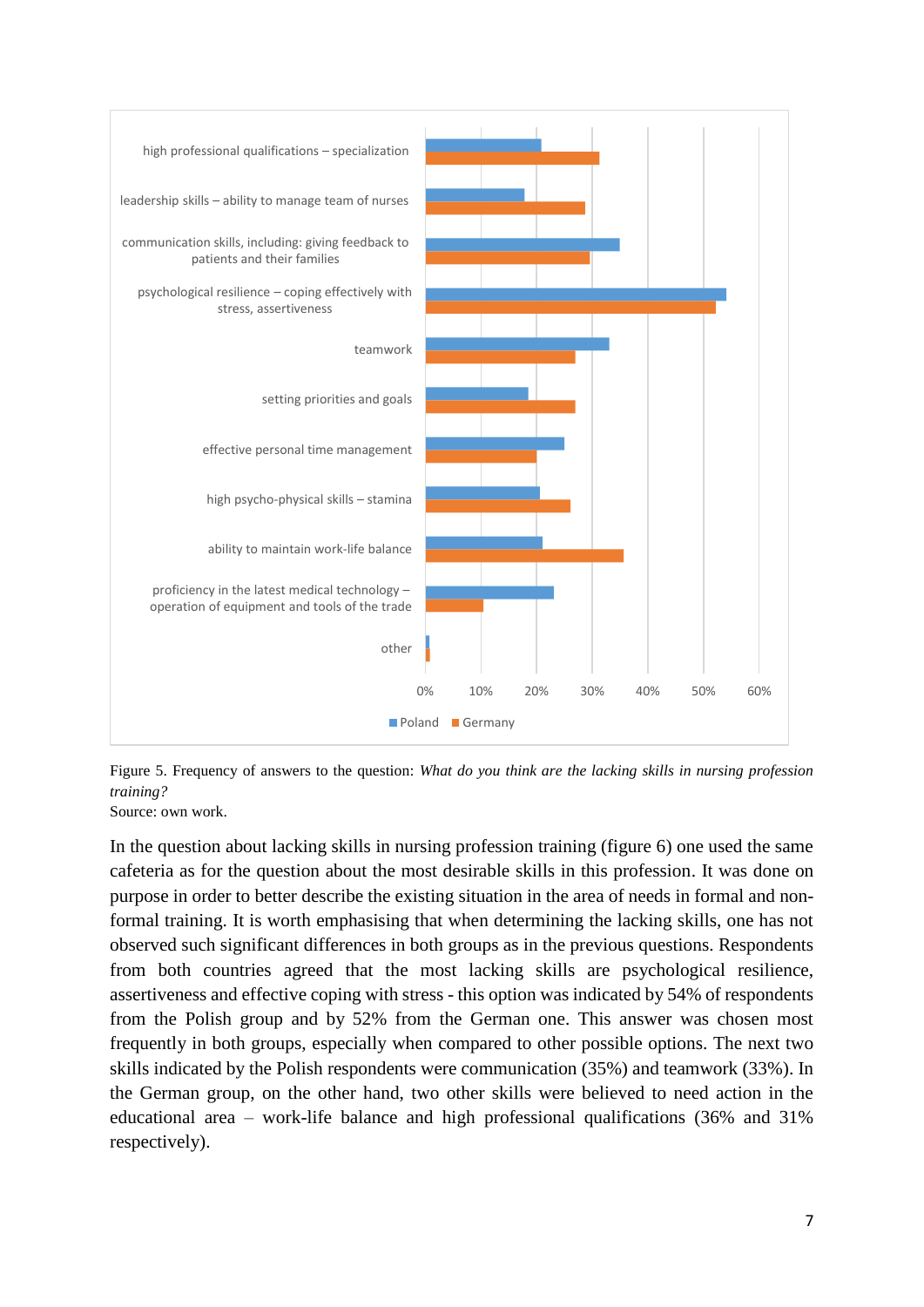Next, one analysed and compared the consistency of answers in both groups to the questions about the most desirable and lacking skills. In order to do that, one created two rankings, showing the most desirable and the most lacking skills, by putting them in the order from 1 to 10, according to the frequency of respondents' indications. **This means that in the first case, number 1 was assigned to the skill that was most often indicated as the most desirable, whereas in the second one – the skill which nursing profession training lacked the most**. The dependence between the evaluation of the importance of a skill in the nursing profession and the evaluation of its lack has been presented in figures 6 and 7 (respectively for Poland and Germany). Black colour indicates skills which were evaluated in both rankings in a similar way, whereas red – skills for which the difference in the rankings was at least 3 positions.



Figure 6. The dependence between the evaluation of the importance of skills and the evaluation of their lack in Poland.

Source: own work.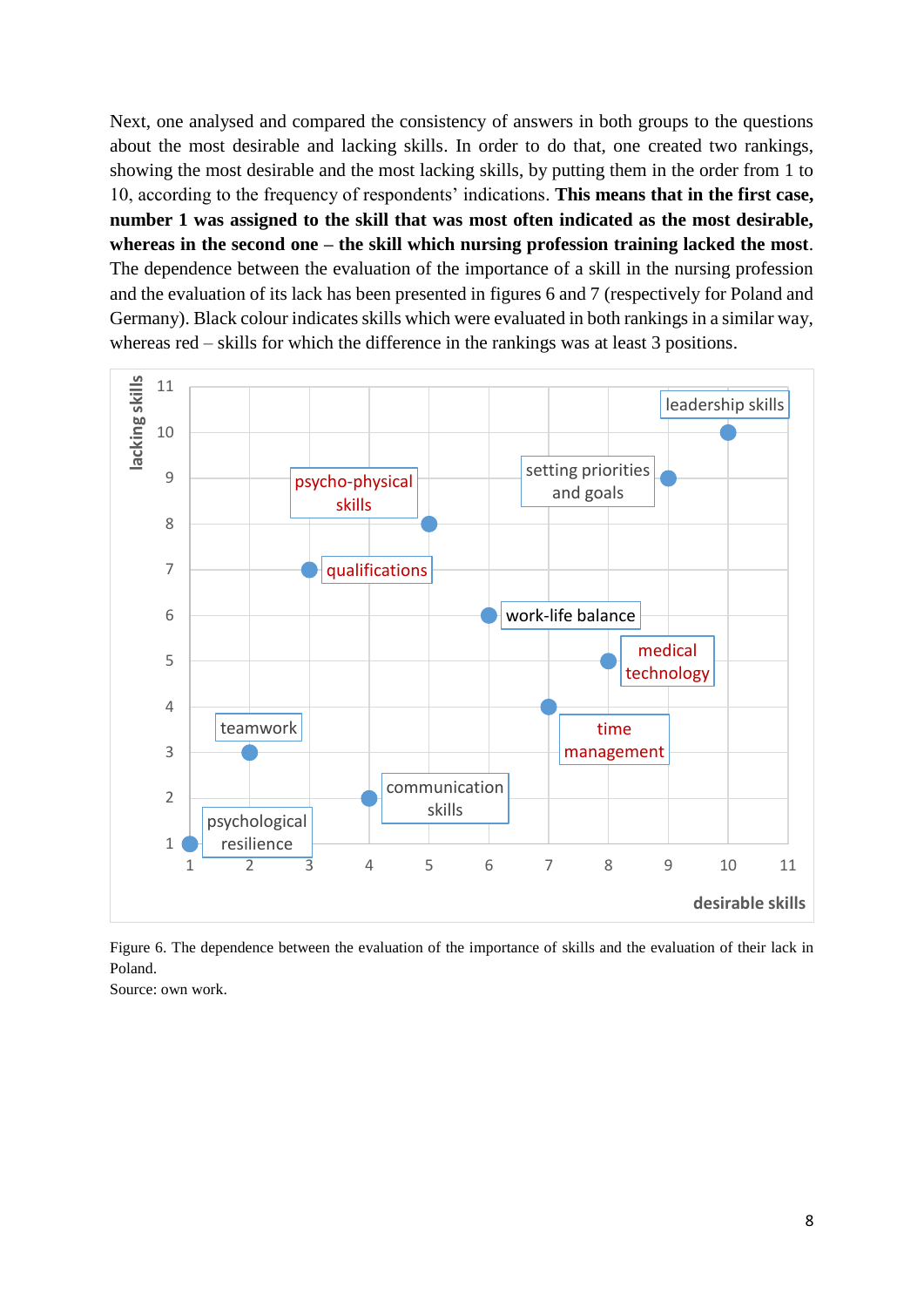

Figure 7. The dependence between the evaluation of the importance of skills and the evaluation of their lack in Germany.

Source: own work.

In both countries there is a positive dependence between the desirable and lacking skills. This means that a skill, which was indicated as desirable, was also believed to be lacking in the nursing profession. To determine the strength of the dependence between the answers to both questions, a measure of dependence between two variables, i.e. the Spearman's rank correlation coefficient, was calculated for both countries  $-0.78$  for Poland and 0.59 for Germany. Pearson's correlation coefficient was also calculated for the frequency of indications of individual skills in both groups, and was 0,85 for Poland and 0,66 for Germany. Such high values of both coefficients indicate an unfavourable situation observed especially by the Polish respondents. The high positive value of the coefficients determining the dependence between variables means that for the skills that are the most desirable, the largest lack occurs simultaneously. In the case of Poland, this applies mainly to psychological resilience, teamwork skills and communication skills. In Germany, the top three in both evaluations included high professional skills (specialization), communication skills and psychological resilience. The skills which were the least desirable and whose lack was not significantly noticeable in Poland were leadership skills (the ability to manage the work of a nursing team), whereas in Germany – proficiency in the latest medical technologies (operation of medical tools and equipment). The biggest difference in the rankings of the most desirable and lacking skills was noted in Poland for high professional skills (4 positions) – important but not lacking, whereas in Germany –